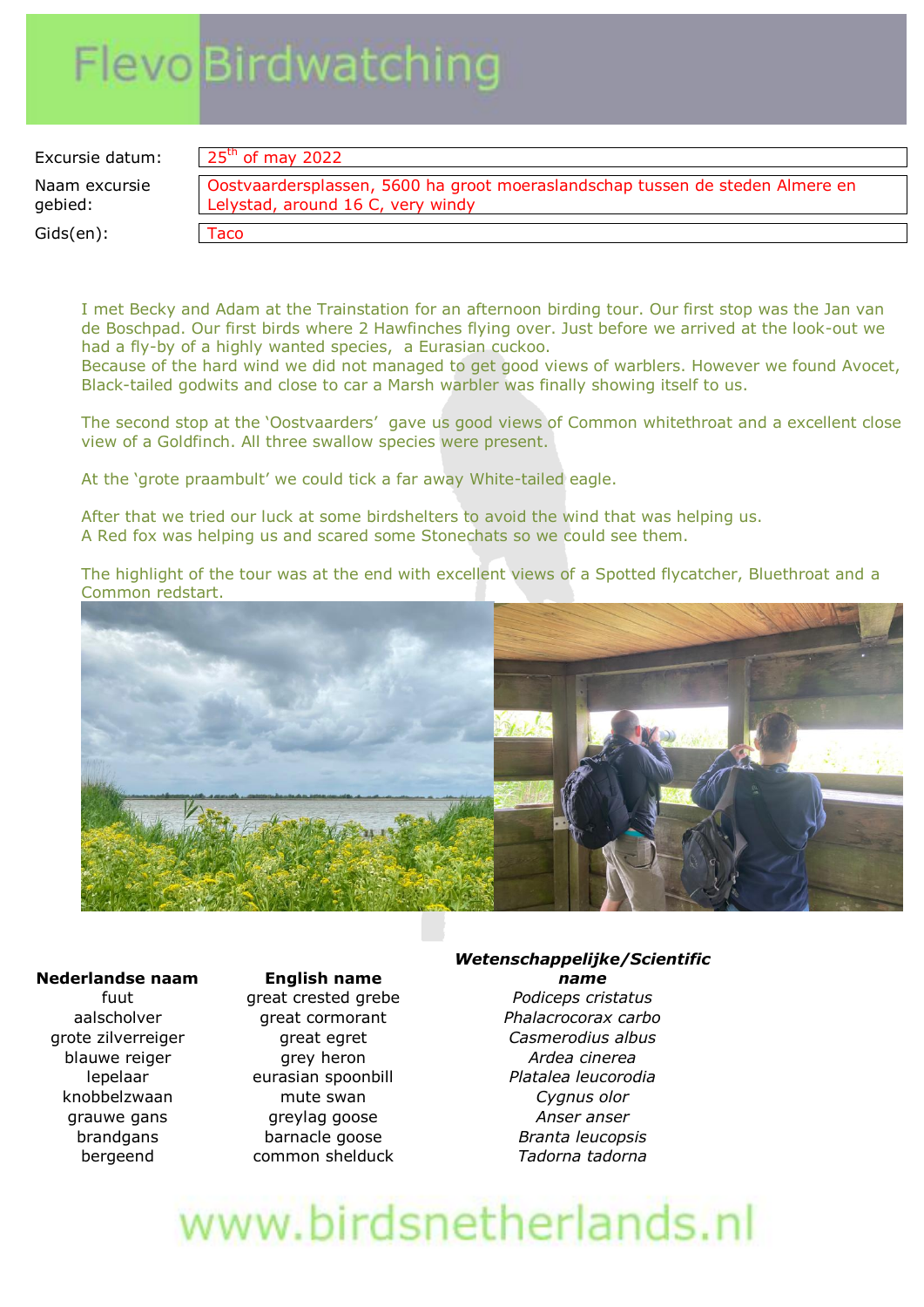### **Flevo Birdwatching**

grote bonte specht

krakeend Gadwall *Anas strepera* tafeleend common pochard *Aythya ferina* kuifeend tufted duck *Aythya fuligula* buizerd common buzzard *Buteo buteo* meerkoet common coot *Fulica atra* grutto black-tailed godwit *Limosa limosa* kleine mantelmeeuw lesser black-backed gull *Larus fuscus* visdief common tern *Sterna hirundo* holenduif stock pigeon *Columba oenas* koekoek common cuckoo *Cuculus canorus* gierzwaluw common swift *Apus apus* greater spotted oeverzwaluw sand martin *Riparia riparia* boerenzwaluw barn swallow *Hirundo rustica* huiszwaluw house martin *Delichon urbica* witte kwikstaart white wagtail *Motacilla alba* merel Blackbird *Turdus merula* Cetti's zanger Cetti warbler H *Cettia cetti* tuinfluiter garden warbler H *Sylvia borin* Cetti's zanger Cetti warbler *Cettia cetti* koolmees great tit *Parus major* ekster magpie *Pica pica* zwarte kraai carrion crow *Corvus corone* vink chaffinch *Fringilla coelebs*

nijlgans egyptian goose *Alopochen aegyptiacus* wilde eend **Mallard** *Anas platyrhynchos* bruine kiekendief marsh harrier *Circus aeruginosus* zeearend white tailed eagle *Haliaeetus albicilla* waterhoen Moorhen *Gallinula chloropus* scholekster Oystercatcher *Haematopus ostralegus* kluut Avocet *Recurvirostra avosetta* kleine plevier lesser ringed plover *Charadrius dubius* kievit northern lapwing *Vanellus vanellus* kokmeeuw black-headed gull *Croicocephalus ridibundus* zilvermeeuw herring gull *Larus argentatus* houtduif wood pigeon *Columba palumbus* woodpecker H *Dendrocopos major* winterkoning Wren H *Troglodytes troglodytes* roodborst Robin H *Erithacus rubecula*

blauwborst Bluethroat *Luscinia svecica* gekraagde roodstaart common redstart *Phoenicurus phoenicurus* roodborsttapuit common stonechat *Saxicola rubicola* rietzanger sedge warbler H *Acrocephalus schoenobaenus* bosrietzanger marsh warbler *Acrocephalus palustris* kleine karekiet reed warbler *Acrocephalus scirpaceus* grasmus common whitethroat *Sylvia communis* zwartkop Blackcap *Sylvia atricapilla*  fitis willow warbler H *Phylloscopus trochilus*  tjiftjaf Chiffchaff H *Phylloscopus collybita* grauwe vliegenvanger spotted flycatcher *Muscicapa striata* spreeuw common starling *Sturnus vulgaris* kauw eurasian jackdaw *Corvus monedula*  huismus house sparrow *Passer domesticus*

## www.birdsnetherlands.nl